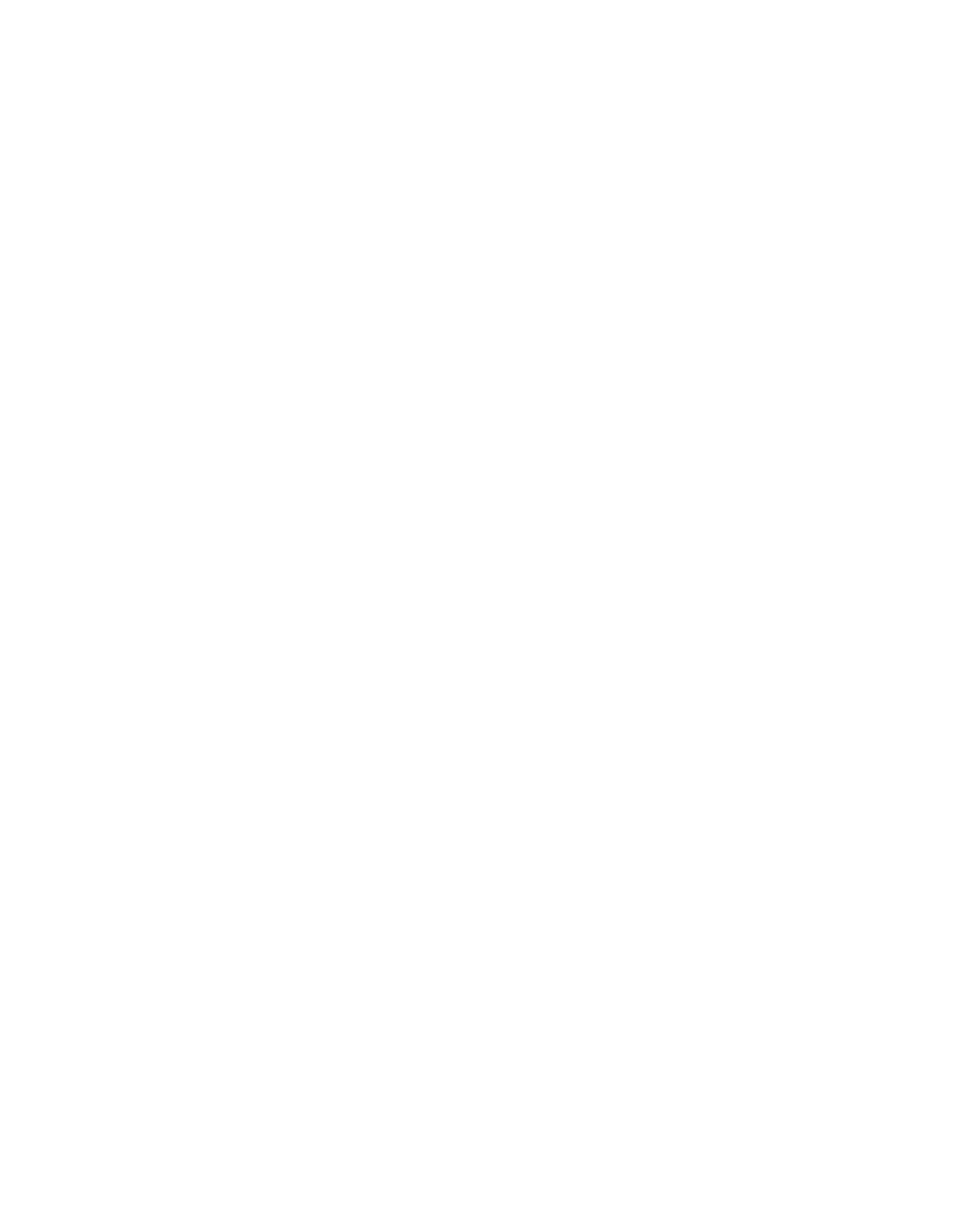# **Contents**

## CPU bandwidth control for CFS 11

*P. Turner, B. B. Rao, N. Rao*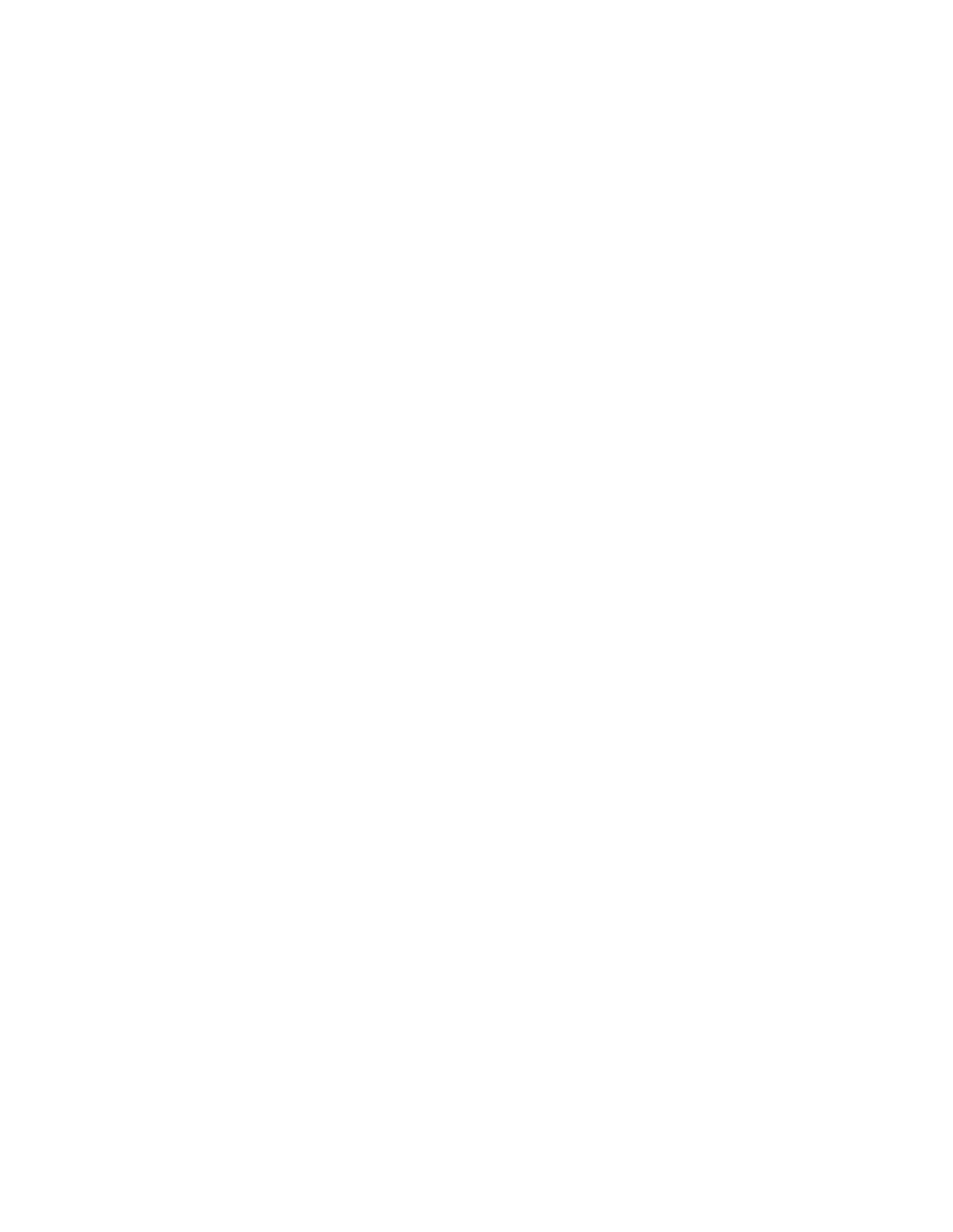## Conference Organizers

Andrew J. Hutton, *Steamballoon, Inc., Linux Symposium, Thin Lines Mountaineering*

## Programme Committee

Andrew J. Hutton, *Steamballoon, Inc., Linux Symposium, Thin Lines Mountaineering*

James Bottomley, *Novell* Bdale Garbee, *HP* Dave Jones, *Red Hat* Dirk Hohndel, *Intel* Gerrit Huizenga, *IBM* Alasdair Kergon, *Red Hat* Matthew Wilson, *rPath*

## Proceedings Committee

Robyn Bergeron

Authors retain copyright to all submitted papers, but have granted unlimited redistribution rights to all as a condition of submission.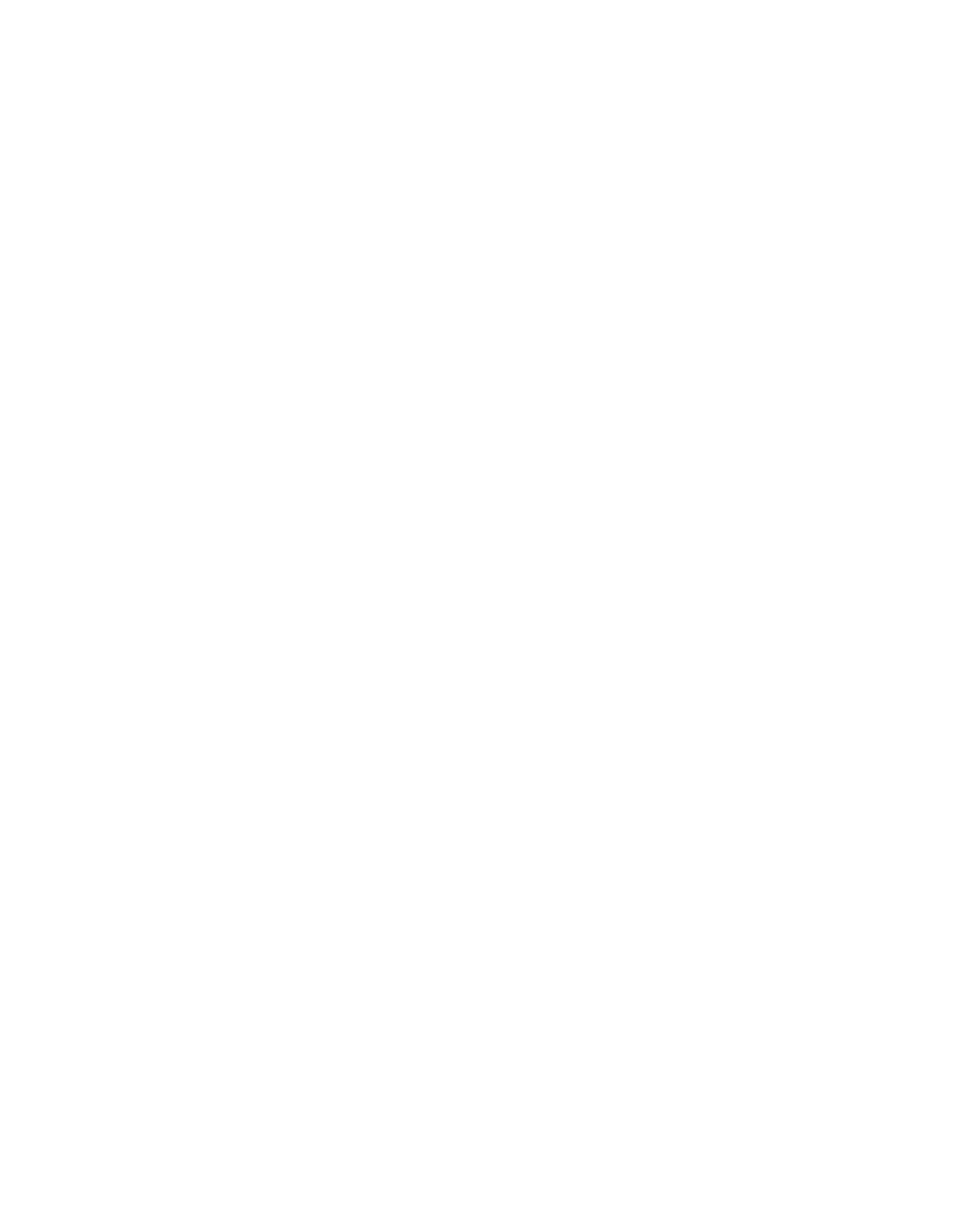## CPU bandwidth control for CFS

Paul Turner *Google* pjt@google.com

Bharata B Rao *IBM India Software Labs, Bangalore* bharata@linux.vnet.ibm.com

Nikhil Rao *Google* ncrao@google.com

## **Abstract**

Over the past few years there has been an increasing focus on the development of features which deliver resource management within the Linux kernel. The addition of the fair group scheduler has enabled the provisioning of proportional CPU time through the specification of group weights. As the scheduler is inherently work-conserving in nature, a task or a group may consume excess CPU share in an otherwise idle system. There are many scenarios where this unbounded CPU share may lead to unacceptable utilization or latency variation. CPU bandwidth control approaches this problem by allowing an explicit upper bound for allowable CPU bandwidth to be defined in addition to the lower bound already provided by shares.

There are many enterprise scenarios where this functionality is useful. In particular are the cases of payper-use environments, and user facing services where provisioning is latency bounded.

In this paper we detail the motivations behind this feature, the challenges involved in incorporating into CFS (Completely Fair Scheduler), and the future development road map.

## 1 CPU as a manageable resource

Before considering the aspect of bandwidth provisioning let us first review some of the basic existing concepts currently arbitrating entity management within the scheduler.

There are two major scheduling classes within the Linux CPU scheduler, SCHED\_RT and SCHED\_NORMAL. When runnable, entities from the former, the *real-time* scheduling class, will always be elected to run over those from the *normal* scheduling class.

Prior to  $v2.6.24$ , the scheduler had no notion of any entity larger than that of single task<sup>1</sup>. The available management APIs reflected this and the primary control of bandwidth available was nice(2).

In *v2.6.24*, the *completely fair scheduler* (CFS) was merged, replacing the existing SCHED\_NORMAL scheduling class. This new design delivered *weight* based scheduling of CPU bandwidth, enabling arbitrary partitioning. This allowed support for *group scheduling* to be added, managed using *cgroups* through the *CPU controller* sub-system.

This support allows for the flexible creation of scheduling groups, allowing the fraction of CPU resources received by a group of tasks to be arbitrated as a whole. The addition of this support has been a major step in scheduler development, enabling Linux to align more closely with enterprise requirements for managing this resouce.

The hierarchies supported by this model are flexible, and groups may be nested within groups. Each group entity's bandwidth is provisioned using a corresponding shares attribute which defines its weight. Similarly, the  $nice(2)$  API was subsumed to control the weight of an individual task entity.

Figure 1 shows the hierarchical groups that might be created in a typical university server to differentiate CPU bandwidth between users such as professors, students, and different departments.

One way to think about *shares* is that it provides lowerbound provisioning. When CPU bandwidth is scheduled at capacity, all runnable entities will receive bandwidth in accordance with the ratio of their share weight. It's key to observe here that not all entities may be runnable

<sup>&</sup>lt;sup>1</sup>Recall that under Linux any kernel-backed thread is considered individual task entity, there is no typical notion of a *process* in scheduling context.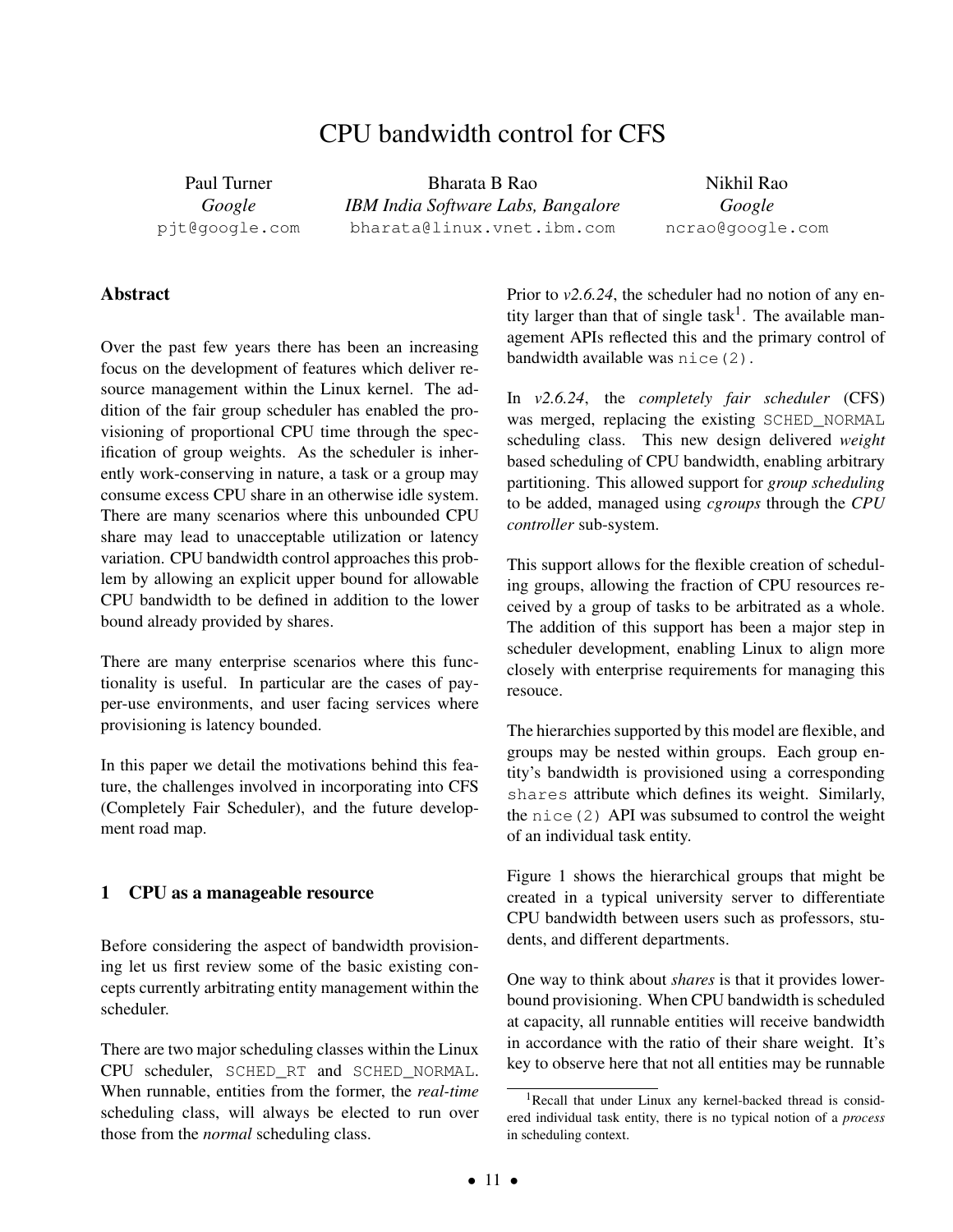

Figure 1: An example hierarchy applicable to a university server.

in this situation; this means that CPU bandwidth is comparatively available in abundance and the entities that are running will be able to consume bandwidth at a higher rate than their weight would permit were more entities runnable.

It should be noted that the concept of proportional shares is different from a guarantee. Assigning share to a group doesn't guarantee that it will get a particular amount of CPU. It only means that the available CPU bandwidth will be divided as per the shares. Hence depending on the number of groups present, the actual amount of CPU time obtained by groups can vary.<sup>2</sup>

For example: If there were 3 groups with 1024 shares each, then each would receive  $\frac{1024}{1024+1024+1024} = 33.3\%$ of the CPU when all were runnable<sup>3</sup>. If a 4<sup>th</sup> group on the same level were to become active with a share of 2048, then the other groups would now receive only 20% of available bandwidth. The CPU bandwidth available to a group (by weight) is *always* relative.

## 2 Motivation for bandwidth control

As discussed above, the scheduler is work conserving by nature; when idle cycles are available in the system, it is because there were no runnable entities available (on that cpu) to consume them. While for many usecases, efficient use of idle CPU cycles like this might be considered optimal, there are two key side effects that must be considered:

- 1. The actual amount of CPU time available to a group is highly variable as it is dependent on the presence and execution patterns of other groups, a machine can the not be *predictably partitioned* without intimately understanding the behaviors of all co-scheduled applications.
- 2. The maximum amount of CPU time available to a group is not predictable. While this is closely related to the first point, the distinction is worth noting as this directly affects capacity planning.

While not of concern to most desktop users, these are key requirements in certain enterprise scenarios. Bandwidth control aims to address this by allowing upper limits on group bandwidths to be set. This allows both capacity and the maximal effect on other groups to be predicted.

This feature is already available for the *real-time* group scheduler (SCHED\_RT). The first attempt to add this functionality to CFS (SCHED\_NORMAL) was posted in June 2009 by the RFC post [2] to the Linux Kernel Mailing List (LKML). In the subsequent sections of this paper, we discuss this initial approach and how it has evolved into CFS Bandwidth Control below.

#### 3 Example use cases

Bandwidth provisioning is commonly found useful in the following scenarios:

• Pay-per-use:

In enterprise systems that cater to multiple clients/customers, a customer pays for, and is provisioned with a specific share of CPU resources. In such systems, customers would object should they receive less and its in the provider's interest that

<sup>2</sup>Also recall: These ratios are only relative to the time avai lable to SCHED\_NORMAL. Time spent in SCHED\_RT execution is independent of this mo del.

<sup>&</sup>lt;sup>3</sup>Since group entities are containers, for a group entity to be runnable it must have an active child entity, the leaves of this tree must thusly all be task entities.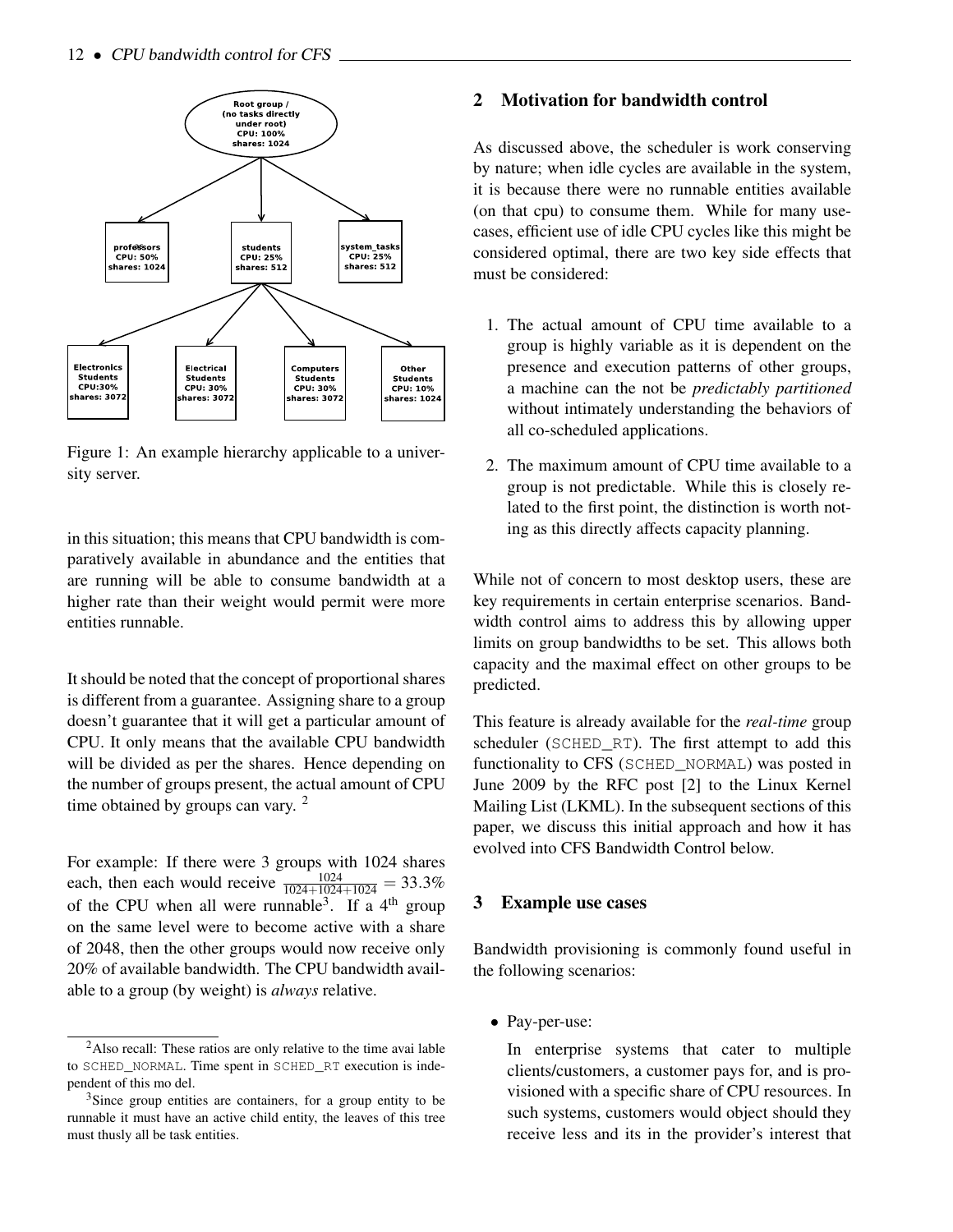they not provided more. In this case CPU bandwidth provisioning could be used directly to constrain the customers usage and provide soft bandwidth to interval guarantees. Such pay-per-use scenarios are frequently seen in *cloud* systems where service is priced by the required CPU capacity.

• Virtual Machines

For (integrated) Linux based hypervisers such as KVM, bandwidth limits at the scheduler level may be useful to control the CPU entitlements of hosted VMs.

• Latency provisioning

The explicit provisioning of containers within the machine allows for expectations to be set with respect to latency and worst-case access to CPU time. This becomes particularly important with non-homogenous collections of latency sensitive tasks where it is difficult to restrict co-scheduling.

• Guarantees

In addition to maximum CPU bandwidth, in many situations applications may need CPU bandwidth guarantees. Currently this is not directly supported by the scheduler. In such cases, hard limits settings of different groups may be derived to reach a minimum (soft) guarantee for every group. An example of how to obtain guarantees for groups by using hard limit settings is provided in the OpenVZ wiki [1].

## 4 Interfaces

As discussed above the *cgroups* interface has been leveraged for managing the CPU controller subsystem. Our work extends these interfaces.

In case of SCHED\_RT, bandwidth is specified using two control parameters: the enforcement interval (cpu. rt\_period\_us) and allowable consumption (cpu. rt\_runtime\_us) within that interval. Accounting is performed on a *per-CPU* basis. For example if there were  $8$  CPUs in the system  $4$ , the group would be allowed to consume 8 times the cpu.rt\_runtime\_us within an interval of cpu.rt period us. This is enabled by allowing unconsumed time to be transferred

from CPUs present in the root\_domain span that have unconsumed bandwidth available.

In our initial approach [3], the bandwidth specification exposed for SCHED\_NORMAL class was based on this model. However for the reasons described in the subsequent sections, we have now opted for global specifcation of both enforcement interval (cpu.cfs\_ period\_us) and allowable bandwidth (cpu.cfs\_ quota\_us). By specifying this, the group as a whole will be limited to cpu.cfs\_quota\_us units of CPU time within the period of cpu.cfs period us.

Of note is that these limits are hierarchical, unlike SCHED\_RT we do not currently perform feasibility evaluaion regarding the defined limits. If a child has a more permissive bandwidth allowance than its parent, it will be indirectly throttled when the parent's quota is exhausted.

Additionally, there is the global control: /proc/sys/ kernel/sched\_cfs\_bandwidth\_slice\_us

This *sysctl* interface manages how many units are transferred from the global pool each time a local pool requires additional quota. The current default is 10ms. The details of this transfer process are discussed in later sections.

## 5 Existing Approaches

## 5.1 CFS hard limits

This was the first approach [3] at implementing bandwidth controls for CFS and was modelled on the existing bandwidth control scheme in use by the *real-time* scheduling class. The mechanism employed here is quite direct. Each group entity (specifically cfs\_rq here) is provisioned locally with cfs runtime us units of time. CPUs are then allowed to borrow from one another within a given root\_domain. This means that the *externally* visible bandwidth of the group is effectively the weight of the root\_domain CPU mask multiplied by cfs\_runtime\_us (per cfs\_ period\_us). When a CFS group consumes all its runtime and when there is nothing left to borrow from the other CPUs, the group is then throttled. At the end of the enforcement interval, the bandwidth gets replenished and the throttled group becomes eligible to run once again.

<sup>4</sup>Assuming the root\_domain has not been partitioned via *cpusets*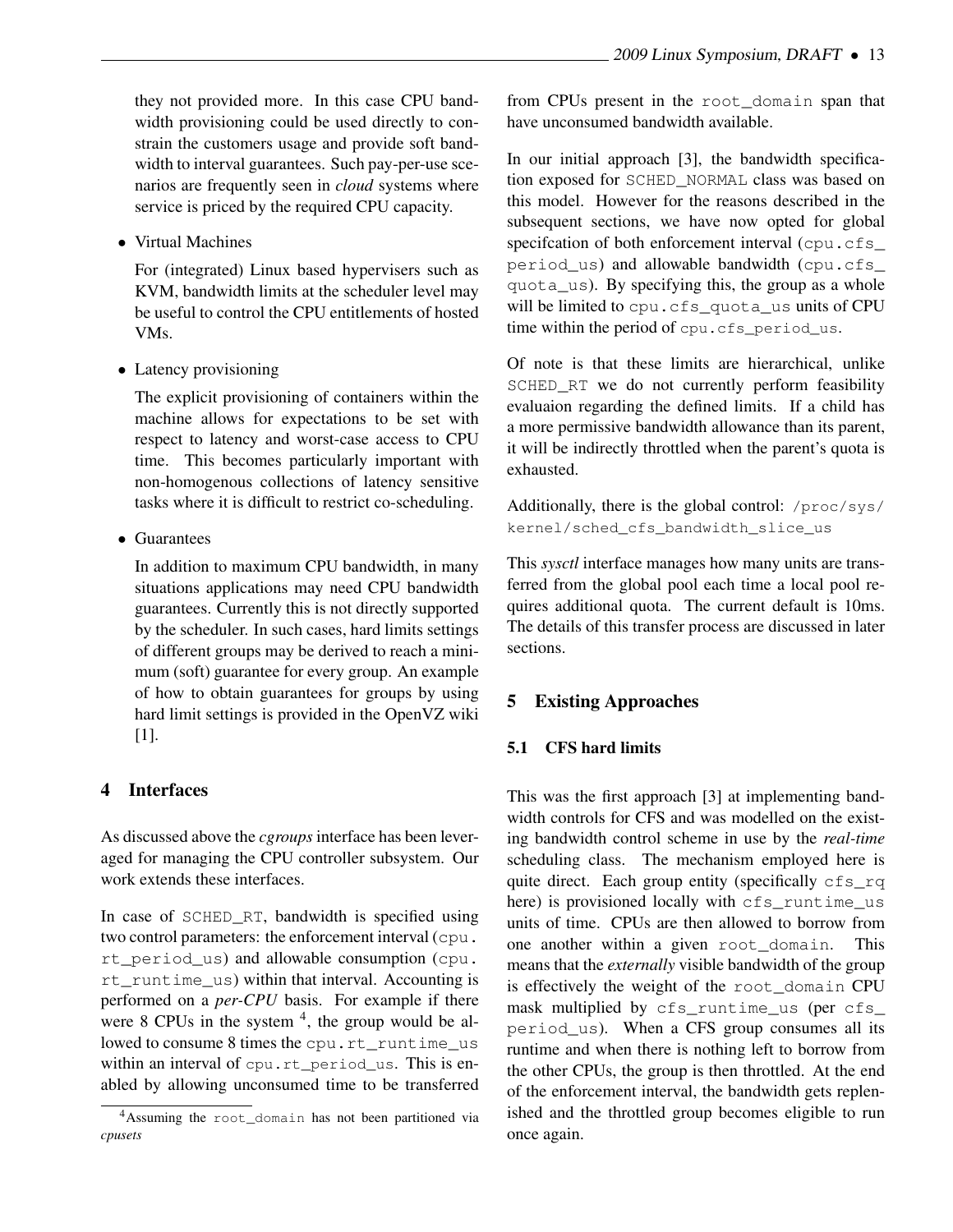A typical time line for a process that runs as part of a bandwidth controlled group under *CFS Hard Limits* appears as shown in Figure 2.



Figure 2: Progress of a task in bandwidth controlled group

Figure 3 shows the same situation with borrowing of quota from other cpus.



Figure 3: Progress of a task in bandwidth controlled group with runtime borrowing

The strategy for time-redistribution is to visit all neighbor CPUs and transfer  $\frac{1}{n}$  of their remaining run-time, where  $n$  is the weight of the root\_domain span. There is an implicit assumption made within this scheme that we will be able to converge quickly above to  $cfs$ period\_us while borrowing. This is indeed true for the *real-time* class as, by default, SCHED\_RT is provisioned with 95% of total system time, allowing an individual CPU to reach to rt\_period\_us with only a single partial iteration of borrowing in the default configuration. This can also be expected to hold more generally as the nature of entities requiring this scheduling class is to be well-provisioned.

In the more general case, where the reservation may represent only a small-to-medium fraction of system resources, this convergence breaks down. Each iteration is able to maximally consume  $\frac{n-1}{n}$  additional time, at the expense of taking every rq->lock. Moreover, as most cpus will not be allowed to reach the upper bound of the period we will have an extremely long tail of redistribution.

#### 5.2 Hybrid global pool:

The primary scalability issue with the local pool approach is that there there is a many-to-many relationship in the computation and storage of remaining quota. This is acceptable provided either the existence of a strong convergence condition or 'small' SMP systems.

Tracking quota globally is also not a solution that scales with machine size due to the large contention the global store then experiences. One of the advantages of the local quota model above is that, when within quota, consumption is very efficient since it can potentially be accounted locklessly and involves no 'remote' queries.

Our design for the distribution of quota is a hybrid model which attempts to combine both local and global quota tracking. To each task\_group a new cfs\_ bandwidth structure has been added. This tracks (globally) the allocated and consumed quota within a period. However, consumption does not occur against this pool directly; as in the local pool approach above there is a local, per cfs\_rq, store of granted and consumed quota. This quota is acquired from the global pool in a (user configurable) batch sizer. When there is no quota available to re-provision a running cfs\_rq, it is locally throttled until the next quota refresh. Bandwidth refresh is a periodic operation that occurs once per quota period within which all throttled run-queues are unthrottled and the global bandwidth pool is replenished.



Figure 4: progress of a task in bandwidth controlled group with global quota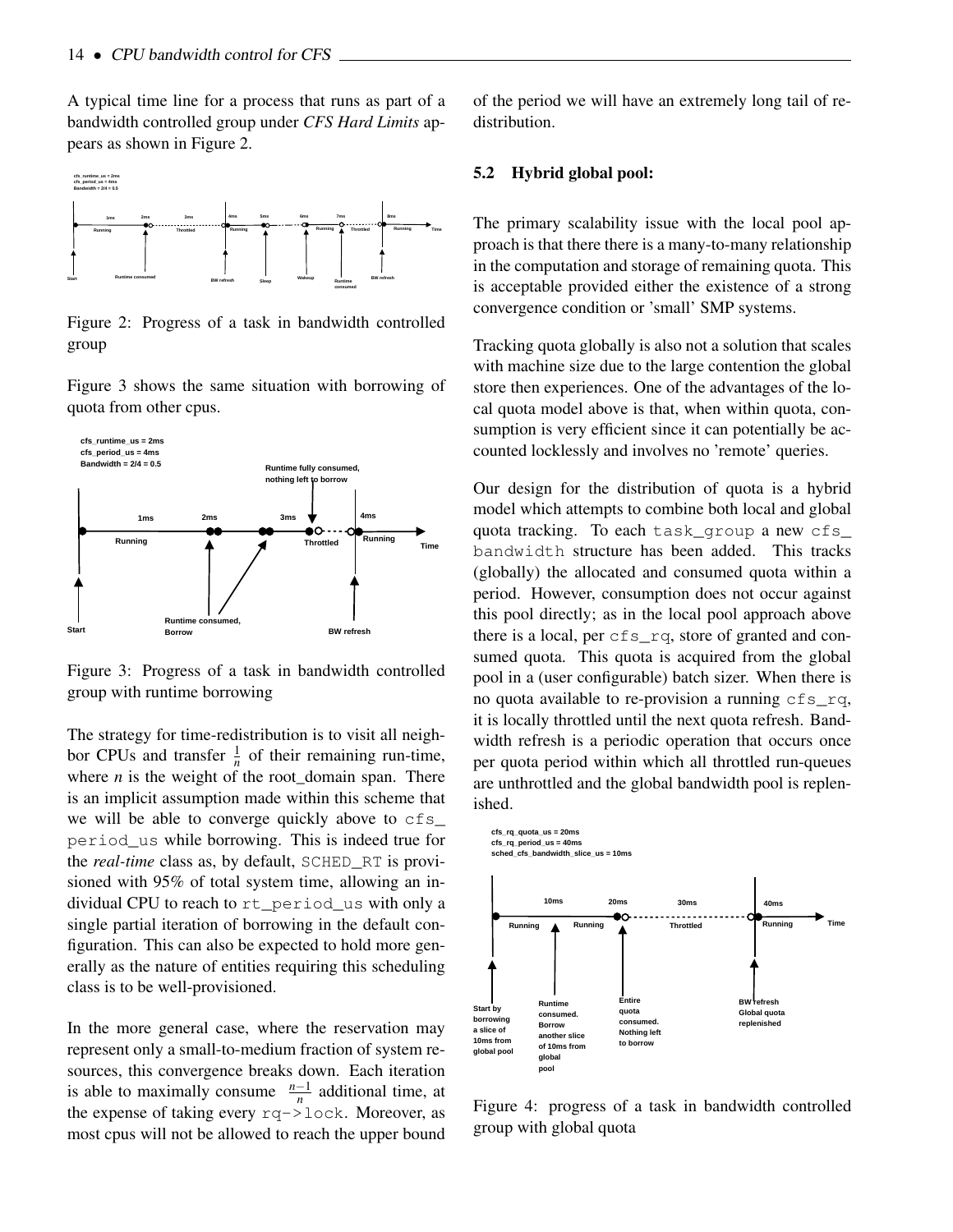## 6 Design

CFS bandwidth control implements the above discussed hybrid approach to bandwidth accounting. The global quota is distributed in 'slices' to local per-CPU caches, where it is then consumed. The local accounting for these quota slices closely resembles the SCHED\_RT case, however, the many-to-many CPU interactions on refresh and expiration are avoided. The batching of quota distribution also allows for linear convergence to quota within a provisioned period.

A summary of specific key changes is provided below.

#### 6.1 Data-structures

#### **struct cfs\_bandwidth**:

This is the top-level group representation of bandwidth, encapsulated within the corresponding task group structure. The remaining quota within each period, as well as the total runtime assigned per period, and quota period length are managed here.

#### **struct cfs\_rq**:

This is the per-group runqueue of all runnable entities present in SCHED\_NORMAL group. Each group has one such representative runqueue on every CPU. The entities within a group are arranged in a time-ordered RB tree. Time ordering is done by *vruntime* or virutal runtime, which is a rough indication of the amount of CPU time obtained by an entity. We have annotated this structure with the new variables quota\_assigned and quota\_used, which track the total bandwidth allocated from the global pool to this runqueue and the amount consumed respectively.

#### 6.2 Bandwidth distribution and constraint

#### **update\_curr()**:

This function is periodically called from scheduler ticks as well as during other scheduler events like enqueue and dequeue to update the amount of time the currently running entity has received. Time since the last invocation is charged against the entity. The weight-normalized vruntime which forms the basis for fair-share scheduling is also updated here.

The accounting here is extended to call the new function account cfs rq quota. This ensures that quota accounting will occur at the same instance at which execution time is charged.

#### **account\_cfs\_rq\_quota()**:

This function forms the basis for quota distribution and tracking. The rough control flow is as shown in Figure 5:



Figure 5: Control flow diagram for account\_cfs\_rq\_quota()

#### Entity throttling

A throttled  $cfs$  rq is one that has run out of local bandwidth (specifically,  $local\_quotaj\_used \geq$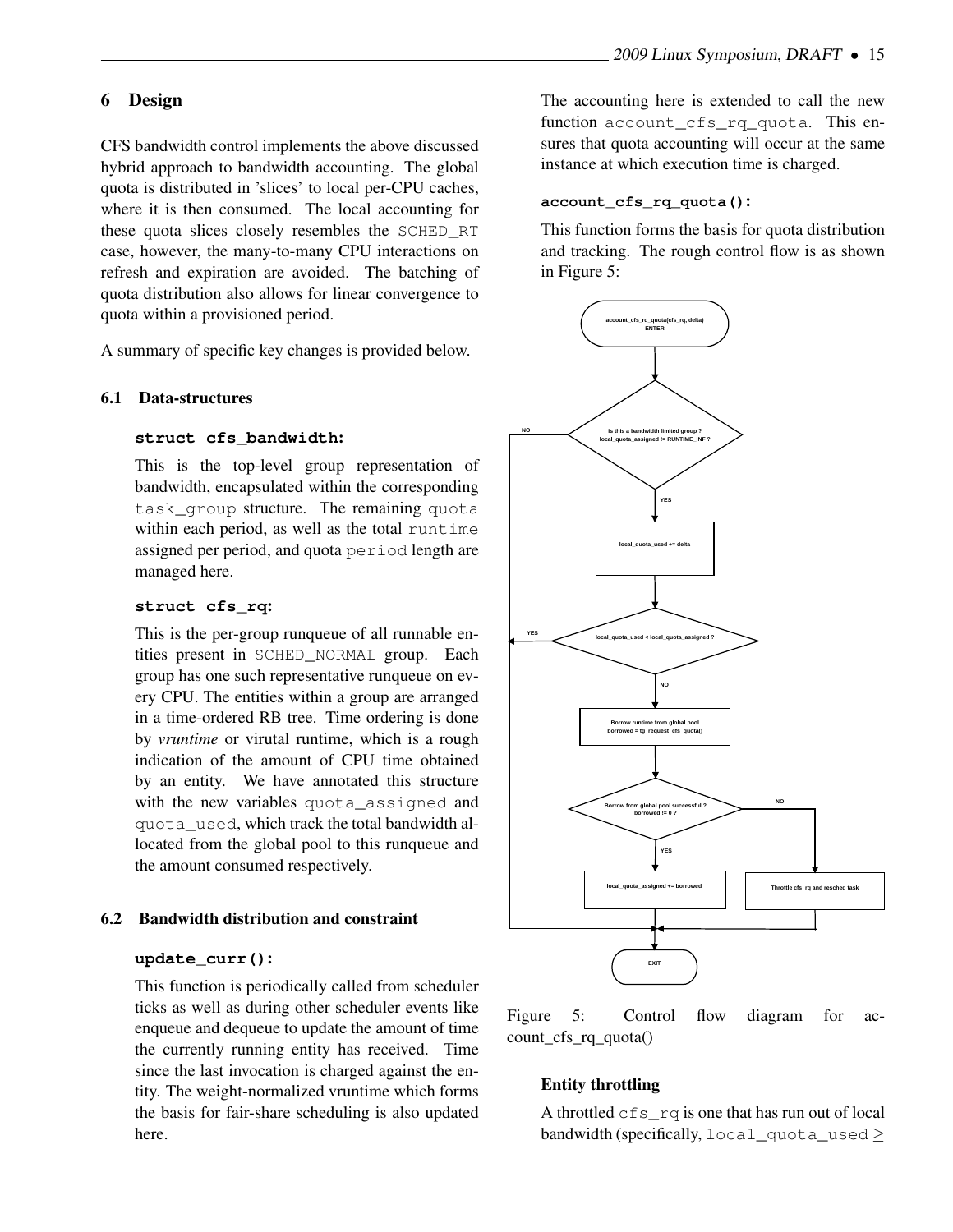local\_quota\_assigned). By extension this means there was no global bandwidth availble to 'top-up' or refresh the pool. At this point the entity is no longer schedulable in the current quota period as it has reached its bandwidth limit.<sup>5</sup>

Such a cfs rq is considered *throttled*. This state is tracked explicitly using the equivalently named attribute. Issuing a throttle operation (throttle\_cfs\_rq()) will dequeue the sched\_entity from its parent cfs\_rq and set the above throttled flag. Note that for an entity to cross this threshold it must be running, and thus, be the current entity. This means that the dequeue operation on the throttled entity will just update the accounting since the currently running entity is already dequeued form RB tree as per CFS design.

We must however, ensure that it is not able to reenter the tree due to either a *put* operaton, or thread wake-up. The first case is handled naturally as the decision to return an entity to the RB tree is based off the entity->on\_rq flag, which has been unset as a consequence of accounting during dequeue. The task wakeup case is handled directly by ceasing to enqueue past a throttled entity within enqueue task fair().

When the lone throttled entity of a parent is dequeued, the parent entity will suddenly become non-runnable, since it no longer has any runnable child entities. Even though the parent is not throttled, it need not remain on the RB tree. The natural solution to this is to continue dequeuing past the throttled entity until we reach an entity with load weight remaining. This is analogus to the ancestor dequeue that may occur when a nested task sleeps.

The unthrottle case is symmetric, the entity is reenqueued and the throttled flag is cleared. Parenting entities must then potentially be enqueued up the tree hierarchy until we reach either the root, or an ancestor undergoing its own throttling operations.

## Quota Refresh

task\_group quota is refreshed periodically using *hrtimers* by programming the hrtimer to expire every cfs\_period\_us seconds. A

struct hrtimer period\_timer is embedded in cfs bandwidth structure for this purpose. If there is a quota interval within which no bandwidth is consumed then the timer will not be re-programmed on expiration.

The refresh operation first refreshes the global quota pool, stored in the cfs\_bandwidth structure. We then iterate over the per-CPU cfs\_rq structures to determine whether any of them have been throttled. In the case of a throttled  $cfs$  rq, we attempt to assign more bandwidth to it and – if successful – unthrottle it. Unlike SCHED\_RT case, we could do this check for throttled cfs\_rqs speculatively to reduce the contention on  $rq$ lock. Future development here could involve refresh timer consolidation to further reduce overhead in the many *cgroup* case.

## Locking Considerations

Since the locally assigned bandwidth is maintained on the cfs\_rq, we are able to nest tracking and modification under the parent  $rq$ ->lock. Since this lock is already held for existing CFS accounting, this allows the local tracking of quota to be performed with no additional locking.

Explicit locking is required to synchronize modification to the assigned or remaining bandwidth available in the global pool. Such an operation occurs when a local pool exceeds its (locally) assigned quota or through configuration change.

## 6.3 Challenges

## • Slack time handling

One caveat of our chosen approach is that the time locally assigned may have been allocated from the global pool in a previous quota interval. This represents potential local over-commit when bandwidth is expressed versus reservation. The maximum outstanding over-subscription within a given set of consecutive intervals is constant at *num*\_*cpus*· *batch*\_*slice*. It is of note that this holds true for any number of consecutive observed interval since the input rate of the system is bounded, the overcommits occurs from remaining *slack* time that may be left over from the interval immediately prior to the first measured period. One potential approach to mitigate this for environments where

<sup>5</sup>Since bandwidth is defined on at the group level it should be noted that an individual task entity will never be throttled, only its parent.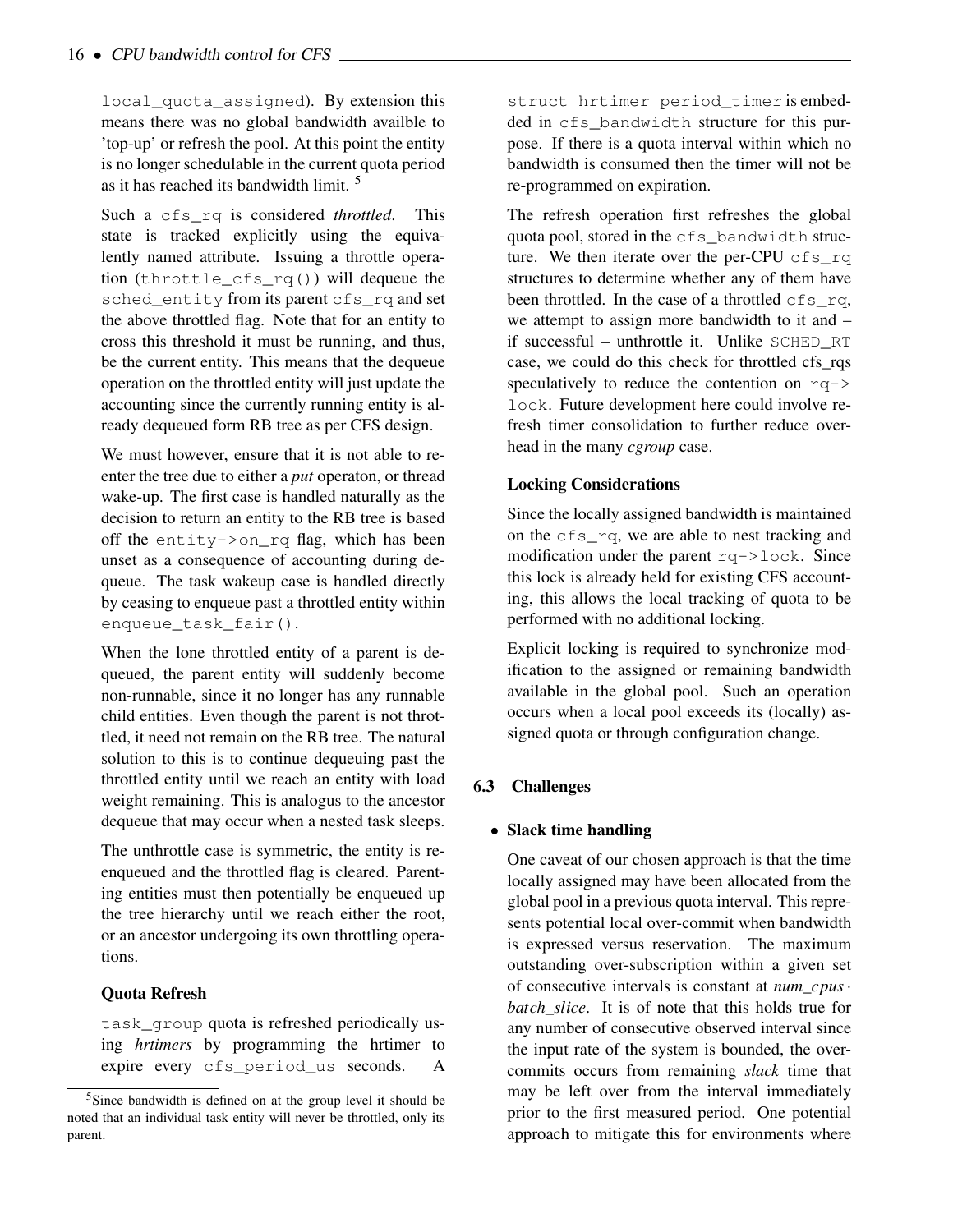harder limits are required is to use generation counters during the allocation and distribution of quota.

#### • Fairness issues

The waterfall distribution of quota from global to local pools is also potentially accompanied by risks involving the fairness of consumption. Consider for example the case of a multi-CPU machine. Since the allocation of quota is currently in batch sized amounts it is possible for a multi-threaded application to experience reduced parallelism. It is also possible for quota to be 'stranded' as loadbalancing leaves local quota unavailable for consumption due to no runnable entities. The latter can also potentially be addressed by a generational model as it would then be possible to return quota to the global pool on a voluntary sleep. However as systems scale the former potentially becomes a real problem. A short term mitigation strategy could be to reduce the batch-sizing used for the propagation of quota from global to local pools. Longer term strategies for resolving this issue might include a graduated scheme for batch slice sizing and subdividing the global pool at the sched\_domain level to allow for finer granularity of control on distribution.

#### • Load-balancer interactions

CFS bandwidth control currently supports only a very primitive model for load balancer interactions. Throttled run-queues are excised from loadbalancing decisions; it turns out that it is hard to improve this model without undesirable emergent behaviors. At first inspection it may appear that migrating threads from a locally throttled run-queue to an unthrottled one would be a sensible decision. This quickly breaks down when the case of insufficient quota is considered. Here the last run-queue to have quota available will resemble that last seat in the game 'musical chairs', inadvertantly creating a 'herd' of executing threads. Likewise, it does not make sense to migrate a thread to a run-queue that has already been throttled as it being runnable indicates there is local quota still available.

While improving the actual mechanics of load balancing in these conditions may be a large technical challenge, there may be an easier case to make for improvement in the distribution of share weight. Currently, when a run-queue is throttled its participation in group share distribution is also halted.

This may result in undesirable rq weight fluctuations. One avenue that has been considered in this area is to continue allowing throttled entities to participate in weight calculations for re-distribution. This will allow entities to re-wake with their correct weight and prevent large swings in distribution. For this to work effectively however some stronger guarantees that quota will expire relatively concurrently are desired to avoid skews.

#### 7 Results

This section describes the experiments we have undertaken to validate CFS bandwidth control. We describe our test setup and the benchmarks run. We then present our results and discuss some limitations in the current approach. Finally we explore the effects of changing parameters like sched\_slice and enforcement periods in the system.

We performed all our tests on a 16-core AMD machine with no restrictions to affinity. We ran our tests with our patches based on top of the *v2.6.34* kernel, which as of writing this paper was the most recent stable kernel release. Outside the default x86 Kconfig, we enabled CONFIG\_FAIR\_GROUP\_SCHED and CONFIG\_CFS\_BANDWIDTH\_CONTROL. We configured our test machine with the following *cgroup* configuration for all experiments.

| Container | <b>Shares</b> | <b>Notes</b>              |
|-----------|---------------|---------------------------|
| system    | 1024          | Contains system tasks     |
|           |               | such as sshd, measure-    |
|           |               | ment tasks, etc.          |
| protag    | 65536         | Benchmark runs in this    |
|           |               | container. The protag     |
|           |               | container is large enough |
|           |               | to mitigate system inter- |
|           |               | ference.                  |

We monitored system utilization in a monitoring thread that was part of the system container. This thread woke up once a second and read /proc/stat for busy usage and idle time for all CPUs in the system. We used busy time measured as a fraction of the total system time as a metric to measure the effectiveness of CPU bandwidth control.

Two simple benchmarks were used to validate the bandwidth control mechanism - while-1 soakers and sysbench. Both these benchmarks are multi-threaded applications and can completely saturate the machine in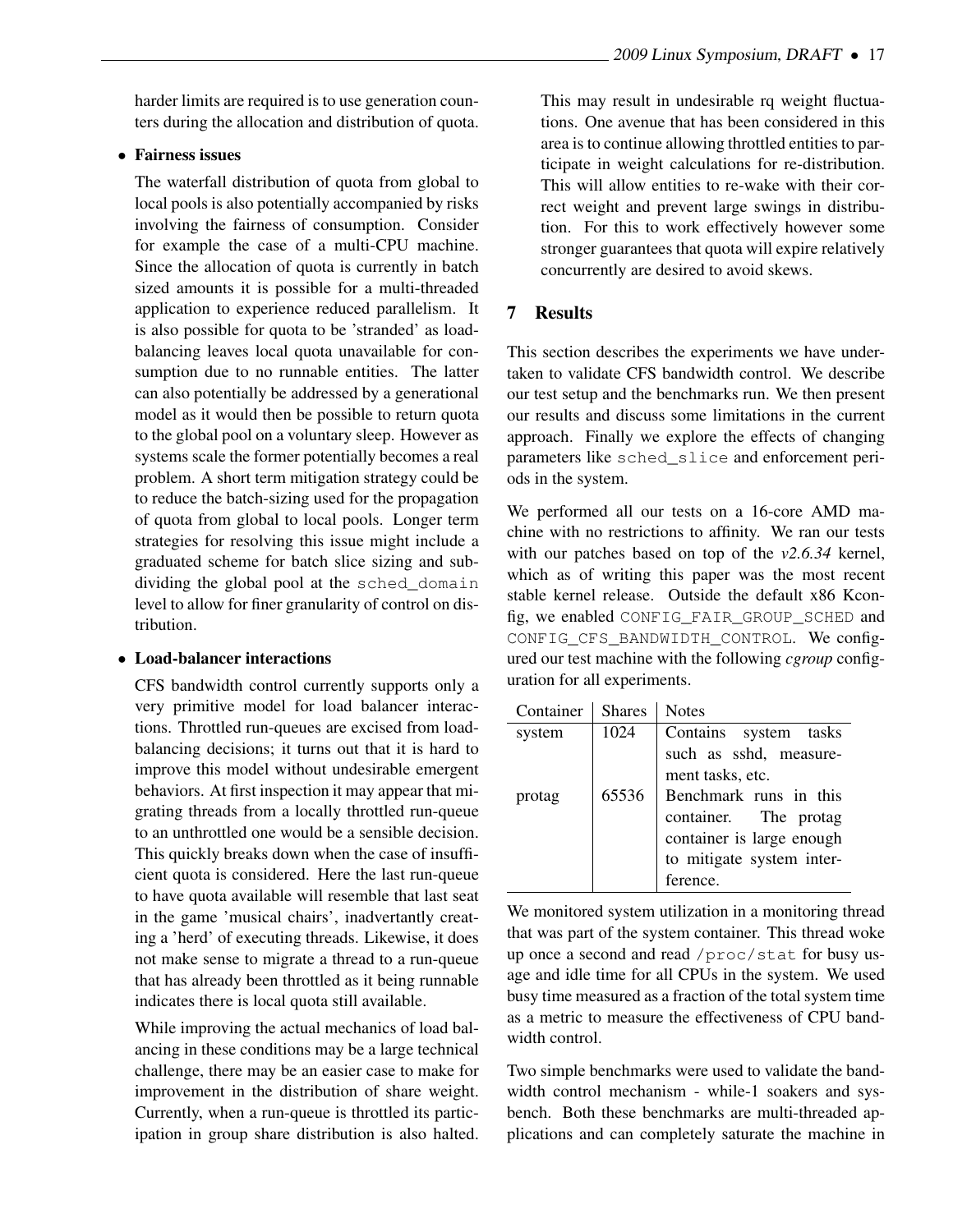the absence of bandwidth control. We would also like to note that system daemon/thread interference was minimal and can be ignored for the purposes of this discussion.

When the runtime allocated to a cgroup is the same as its period, it can be expected to receive one CPU's worth of wall time. When the runtime is twice the period it gets about two CPUs worth, and so on. The same bandwidth limits were explicitly attained using the cpuset subsystem and CPU affinities as a control group. It should be noted that due to the lack of affinity and that time was observed on all runnable CPUs in the first case there is nothing special about the integral CPU case for *CFS Bandwidth Control*, it merely enables the use of cpusets as an OPT control parameter.

Each benchmark was run with three different bandwidth enforcement periods - 100ms, 250ms, and 500ms. In each set of runs, we allocated an integer core worth of runtime to the protag cgroup ranging from 1 core worth upto the full 16 cores worth of runtime. We compare these results with the baseline measurement for the respective benchmark.



Figure 6: while-1 soakers, CFS Bandwidth Control, 100ms

Figures 6, 7 and 8 show the comparision of CPU times obtained by while-1 soakers when run with affinities and when run with bandwidth control. We see that the average deviation from the baseline benchmark is very small in each of these cases. We also notice that the average deviation from baseline decreases as the enforcement period increases.

Figures 9, 10 and 11 show the results for sysbench. The benchmark was to run the CPU sysbench test with 16



Figure 7: while-1 soakers CFS Bandwidth Control, 250ms



Figure 8: while-1 soakers, CFS Bandwidth Control, 500ms

worker threads. Each thread computed all prime numbers lesser than 100000. Again, we see that the deviation from the baseline benchmark is very small in most cases and improves as the enforcement period increases.

## 7.1 Overhead

CFS bandwidth control adds a minimal overhead to the enqueue/dequeue fast paths. We used tbench to measure overhead on these paths as it exercises these paths very frequently ( 450K times a second). We used on a vanilla 2.6.34 kernel with affinity masks as the baseline. The tabular data below shows the overhead with enforcement period at 100ms.

As described earlier, quota is distributed in batch\_ slice amounts of runtime. This is set to 10ms by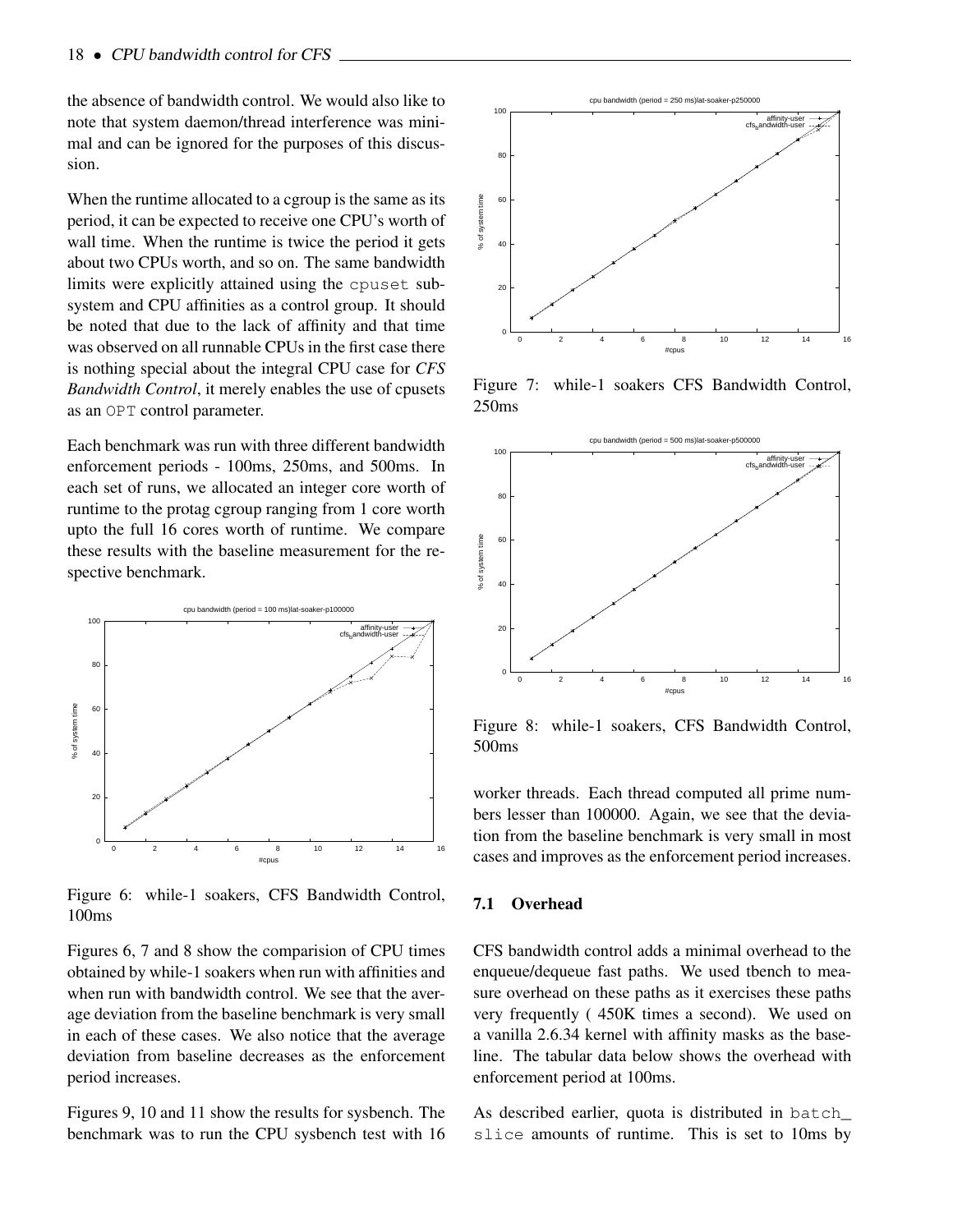

Figure 9: sysbench bandwidth control, 100ms



Figure 10: sysbench bandwidth control, 250ms

default in our current system, but we expose this as a tunable that can be set at runtime via a procfs tunable. While decreasing this value increases the frequency at which CPUs request for quota from the global pool, we did not notice any measurable impact on performance.

#### 8 Conclusions and Futures

*CFS Bandwidth Control* is a light-weight and flexibile mechanism for bandwidth control and specification. We

| cputime | baseline | bandwidth control |
|---------|----------|-------------------|
|         | 219.022  | 213.415           |
|         | 1668.12  | 1653.7            |
| 16      | 2451.82  | 2421.36           |

Table 1: Overhead of CFS bandwidth control, tbench 10 procs



Figure 11: sysbench bandwidth control, 500ms

are currently in the process of attempting to collect testdata on a wider variety of both proprietary and opensource workloads and hope to publish this data as it becomes available.

Our patchset is in a stable state and we encourage any customers interested in this requirement to evaluate whether it meets their needs and provide feedback. The current posting is version 2, available at [4].

We are currently pursuing peer review with the hopes of merging this feature into the mainline scheduler tree. Looking forwards we are attempting to deliver improvements such as generational quota to mitigate potential slack time issues and improve fairness. For simplicity's sake given the review process however, formal consideration of this should be post-poned until the original approach reaches maturation within the community.

## 9 Acknowledgements

We would like to thank Ken Chen, Dhaval Giani, Balbir Singh and Srivatsa Vaddagiri for discussion related to the development of this work. Much credit is also due to the original bandwidth mechanisms present in SCHED RT as they have both inspired and formed the basis for much of this work. We would also like to thank Google and IBM for funding this development.

#### 10 Legal Statements

 $\odot$  International Business Machines Corporation 2010. Permission to redistribute in accordance with Linux